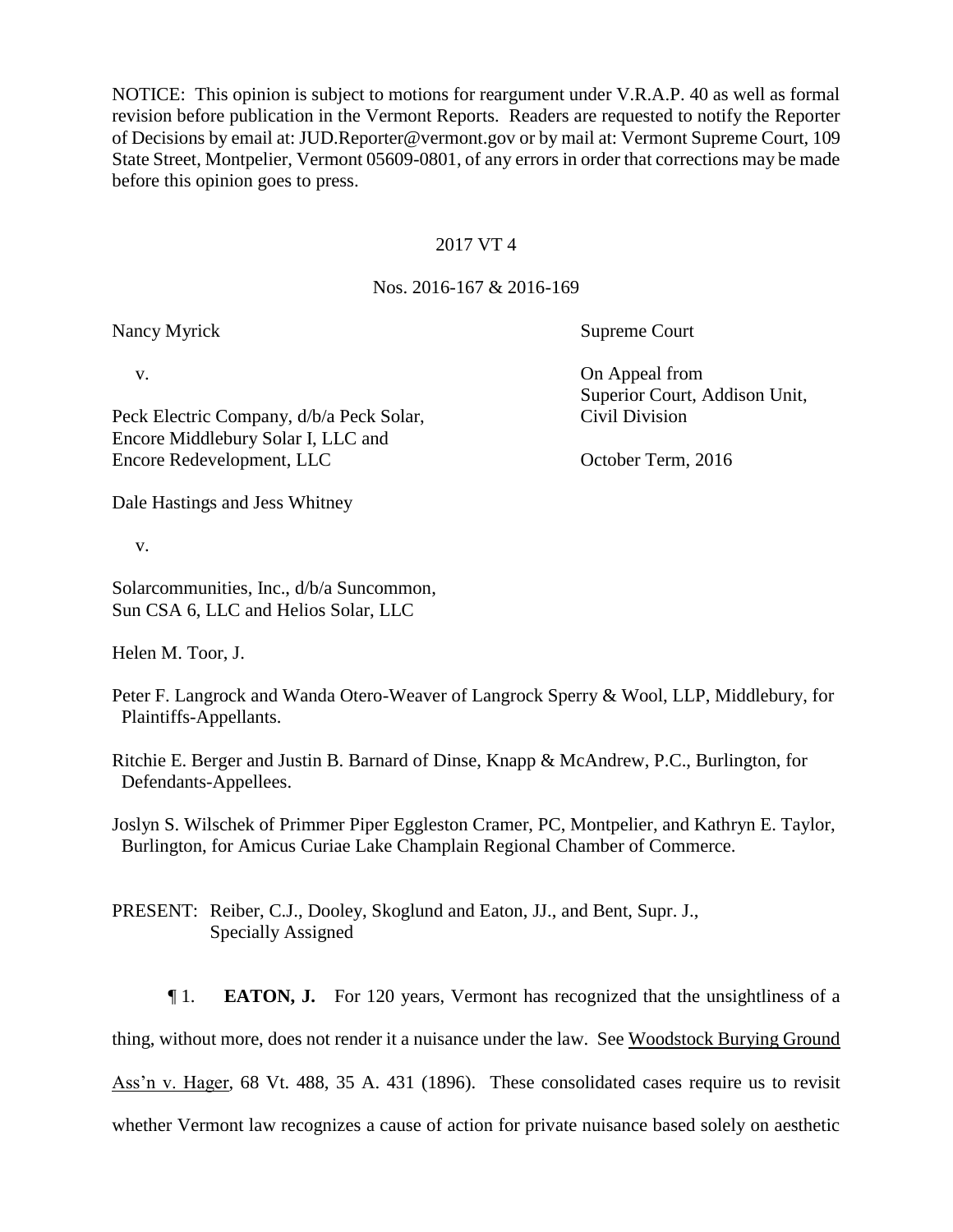considerations. Appellants, a group of landowners from New Haven, appeal from the trial court's grant of summary judgment to defendants, two solar energy companies. The landowners filed suit after their neighbors leased property to the solar companies for the purpose of constructing commercial solar arrays. According to the landowners, the solar arrays constitute a private nuisance because they have negatively affected the surrounding area's rural aesthetic, causing properties in their vicinity to lose value. The trial court consolidated the cases and, noting that this Court's precedent in Hager bars nuisance actions based purely on aesthetics, granted summary judgment to the solar companies. We uphold Vermont's long-standing rule barring private nuisance actions based upon aesthetic disapproval alone. Accordingly, we affirm.

¶ 2. We review a trial court's decision to grant summary judgment under a de novo standard of review. Deveneau v. Wielt, 2016 VT 21,  $\P$ 7,  $\P$  Vt.  $\P$ , 144 A.3d 324. Summary judgment is appropriate when there are no disputed material facts and the moving party is entitled to judgment as a matter of law. Id. There are no disputed material facts here. The sole question on appeal is whether Vermont law recognizes a private nuisance cause of action for alleged interference with property resting solely upon aesthetic considerations. Landowners argue the superior court erred in granting summary judgment for two reasons.

¶ 3. Landowners' primary argument is that "[t]he ordinary comfort of human existence, as conceived in today's society, requires application of well-established nuisance law to claims based on aesthetics." According to landowners, Vermont's existing private nuisance law is broad enough to apply to aesthetic harm, and landowners argue that our only precedent to address this question, Hager, is "no longer good law" because it was decided in 1896 and society has since come to recognize "the importance of scenic resources in today's economy." Citing Coty v. Ramsey Assocs., Inc., landowners argue that this Court "foreshadowed the application of private nuisance law to claims based solely on aesthetics" and invite us to join what we described in 1988 as "a trend" in other states towards acknowledging such aesthetic nuisance claims. 149 Vt. 451,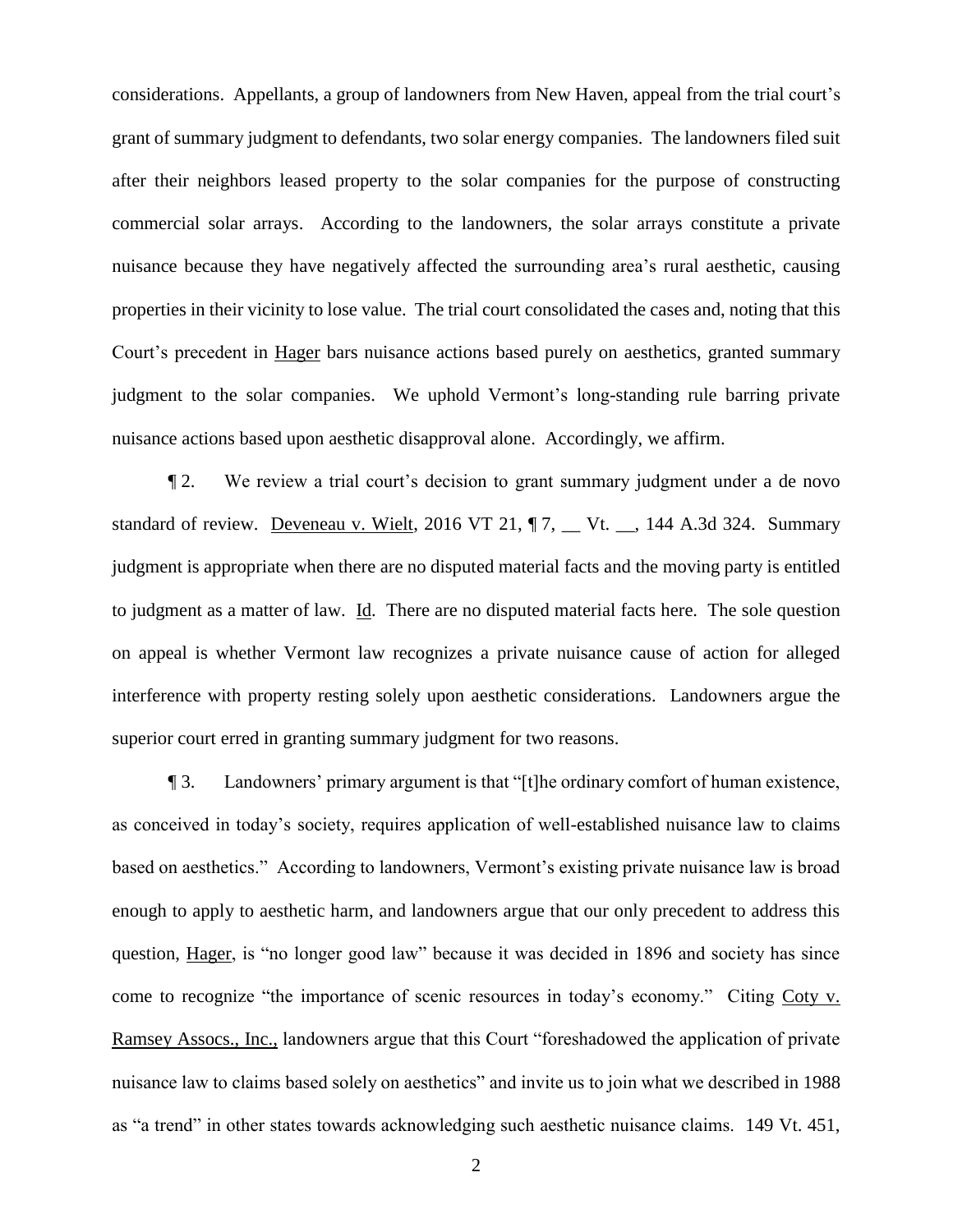458, 546 A.2d 196, 202 (1988). Additionally, landowners argue that aesthetic "injury to the sensibilities and ordinary comfort" of the average person is cognizable as nuisance and compensable by reference to diminution in property value. We address each argument in turn.

¶ 4. "The law of private nuisance springs from the general principle that it is the duty of every person to make a reasonable use of his own property so as to occasion no unnecessary damage or annoyance to his neighbor." Pestey v. Cushman, 788 A.2d 496, 502 (Conn. 2002) (quotation omitted). In Vermont, a private nuisance is defined as an "interference with the use and enjoyment of another's property" that is both "unreasonable and substantial." Coty, 149 Vt. at 457, 546 A.2d at 201. Whether a particular interference is unreasonable is a question for the factfinder, see Post & Beam Equities Grp., LLC v. Sunne Vill. Dev. Prop. Owners Ass'n, 2015 VT 60, ¶ 24, 199 Vt. 313, 124 A.3d 454, and "[t]he standard for determining whether a particular type of interference is substantial is that of 'definite offensiveness, inconvenience or annoyance to the normal person in the community.' " Coty, 149 Vt. at 457, 546 A.2d at 201 (quoting W. Prosser, Law of Torts § 87, at 578 (4th ed. 1971)). A claim for nuisance that cannot establish that a complained-of interference is either unreasonable or substantial must fail as a matter of law. Compare Post & Beam, 2015 VT 60, ¶ 25 (affirming trial court's finding that blockade was private nuisance where blockade caused difficulties for vehicles and generated complaints by patrons because trial court did not err in finding "the gravity of the harm outweigh[ed] the utility of the actor's conduct'') (quoting Restatement (Second) of Torts  $\S 826(a)$  (1979)), with Lopardo v. Fleming Cos., Inc., 97 F.3d 921, 929-30 (7th Cir. 1996) (affirming trial court's grant of summary judgment for plaintiff on question of private nuisance where court found defendant neighbor's use of land was unreasonable as matter of law).

¶ 5. An unattractive sight—without more—is not a substantial interference as a matter of law because the mere appearance of the property of another does not affect a citizen's ability to use and enjoy his or her neighboring land. See, e.g., Oliver v. AT&T Wireless Servs., 76 Cal.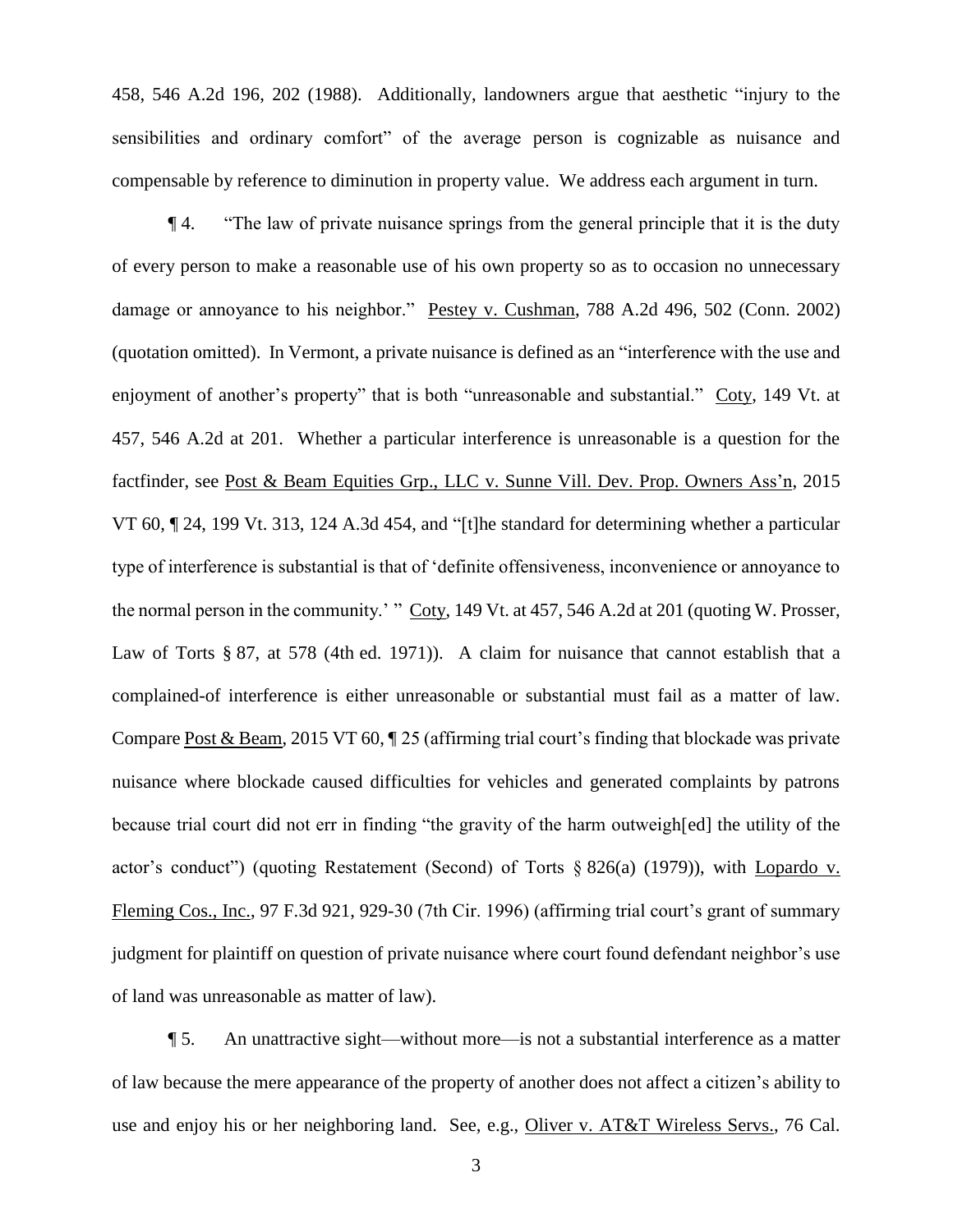App. 4th 521, 534 (Cal. Ct. App. 1999) (holding that cell transmission tower was not nuisance because "the essence of a private nuisance is its interference with the use and enjoyment of land" and unpleasant appearance alone does not interfere); Oklejas v. Williams, 302 S.E.2d 110, 111 (Ga. Ct. App. 1983) (holding that unsightly wall was not nuisance, even if it tended to devalue adjoining property, because wall did not interfere); McCaw v. Harrison, 259 S.W.2d 457, 458 (Ky. 1953) (holding that cemetery was not nuisance "merely because it is a constant reminder of death and has a depressing influence on the minds of persons who observe it"); Bansbach v. Harbin, 728 S.E.2d 533, 538 (W. Va. 2012) (describing private nuisance as requiring significant or material reduction in homeowner's enjoyment of property and noting that not every interference with enjoyment of land is actionable). A substantial interference requires some showing that a plaintiff has suffered harm to "the actual present use of land" or to "interests in having the present use of the land unimpaired by changes in its physical condition." Restatement (Second) Torts § 821D cmt. b (emphasis added). A landowner's interest "in freedom from annoyance and discomfort in the use of land is to be distinguished from the interest in freedom from emotional distress. The latter is purely an interest of personality and receives limited legal protection," since emotional distress is not an interference with the use or enjoyment of land. Id. For example, there is a difference between, on the one hand, a complaint that solar panels are casting reflections and thereby interfering with a neighbor's ability to sleep or watch television and, on the other hand, the landowners' complaint in this case—that the solar panels are unattractive. The former involves a potential interference with the use or enjoyment of property, while the latter involves emotional distress.

¶ 6. Additionally, a complaint based solely on aesthetic disapproval cannot be measured using the unreasonableness standard that underpins nuisance law. This is because unlike traditional bases for nuisance claims—noise, light, vibration, odor—which can be quantified, the propriety of one neighbor's aesthetic preferences cannot be quantified because those preferences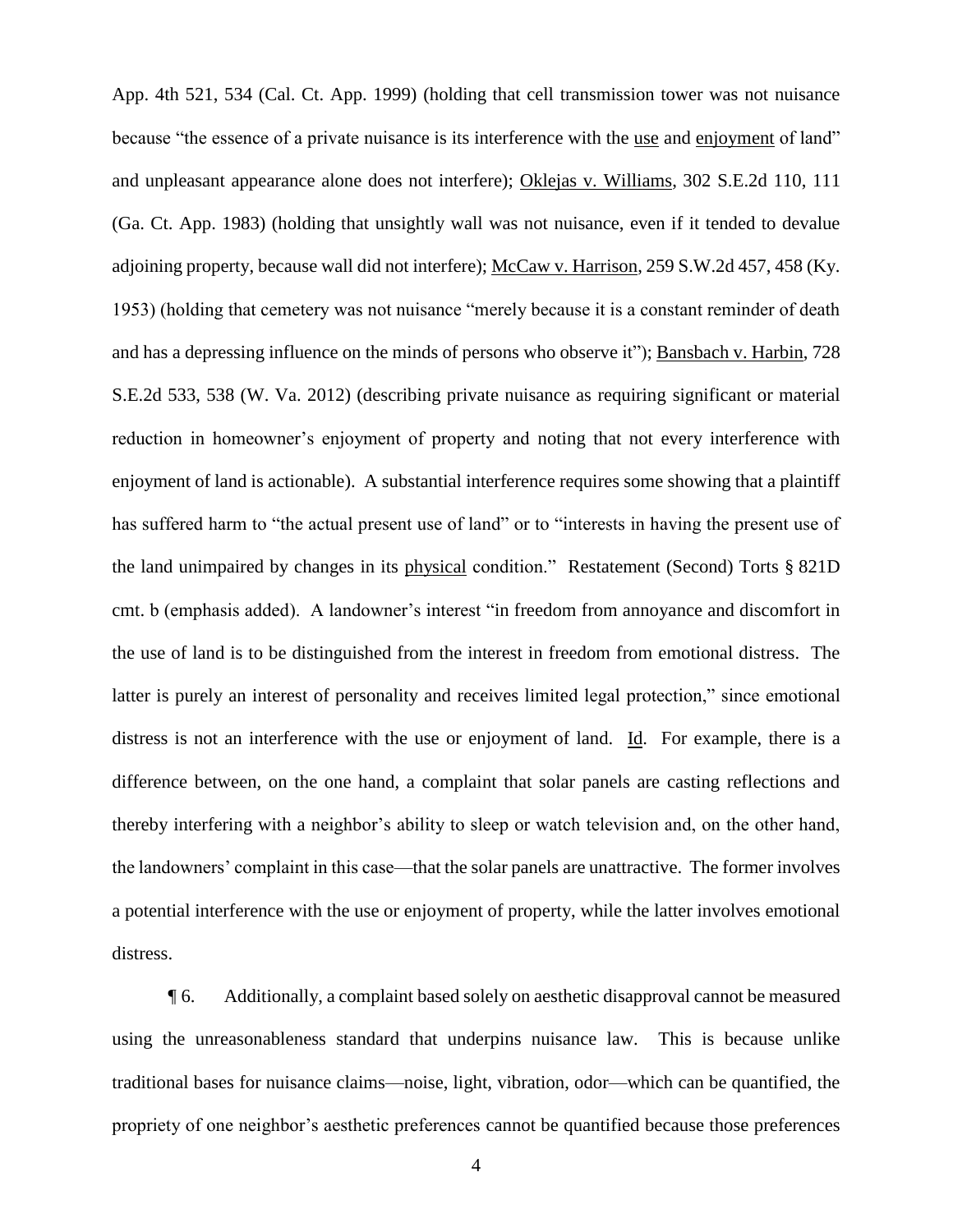are inherently subjective. Cf. Naegele Outdoor Ad. Co. of Minn.. v. Vill. of Minnetonka, 162 N.W.2d 206, 212 (Minn. 1968) (observing "primary objection" to aesthetic-based regulation is "its subjective nature, for what may be attractive to one man may be an abomination to another"). The appellants find the solar panels unsightly, but other equally reasonable people may find them attractive. And while the landowners may be frustrated by the appearance of solar arrays adjacent to their property, "they surely can see the converse mischief (and infringement) on a homeowner's property rights if homeowners could prevent their neighbors from construction deemed unattractive." Oliver, 76 Cal. App. 4th at 536; see also Rankin v. FPL Energy, LLC, 266 S.W.3d 506, 512 (Tex. App. 2008) (observing that recognizing aesthetic nuisance would give neighbors "in effect, the right to zone the surrounding property").

¶ 7. Likewise, recognizing aesthetic nuisance would transform nuisance law "into a license to the courts to set neighborhood aesthetic standards." Oliver, 76 Cal. App. 4th at 525. "In our populous society, the courts cannot be available to enjoin an activity solely because it causes some aesthetic discomfort or annoyance. Given our myriad and disparate tastes, life styles, mores, and attitudes, the availability of a judicial remedy for such complaints would cause inexorable confusion." Green v. Castle Concrete Co., 509 P.2d 588, 591 (Colo. 1973) (en banc). The judicial branch is ill-suited to be an arbiter of style or taste, and given the subjectivity of aesthetic preferences, they must remain the province of legislative decision-making in the form of zoning laws and, in specific instances, restrictive covenants that the courts are competent to interpret and apply. See Wernke v. Halas, 600 N.E.2d 117, 122 (Ind. Ct. App. 1992); cf. In re Cross Pollination, 2012 VT 29, ¶ 10, 191 Vt. 631, 47 A.3d 1285 (mem.) (describing standard for compliance under Vermont's land use and development law as including inquiry into any adverse impact on scenic and natural beauty).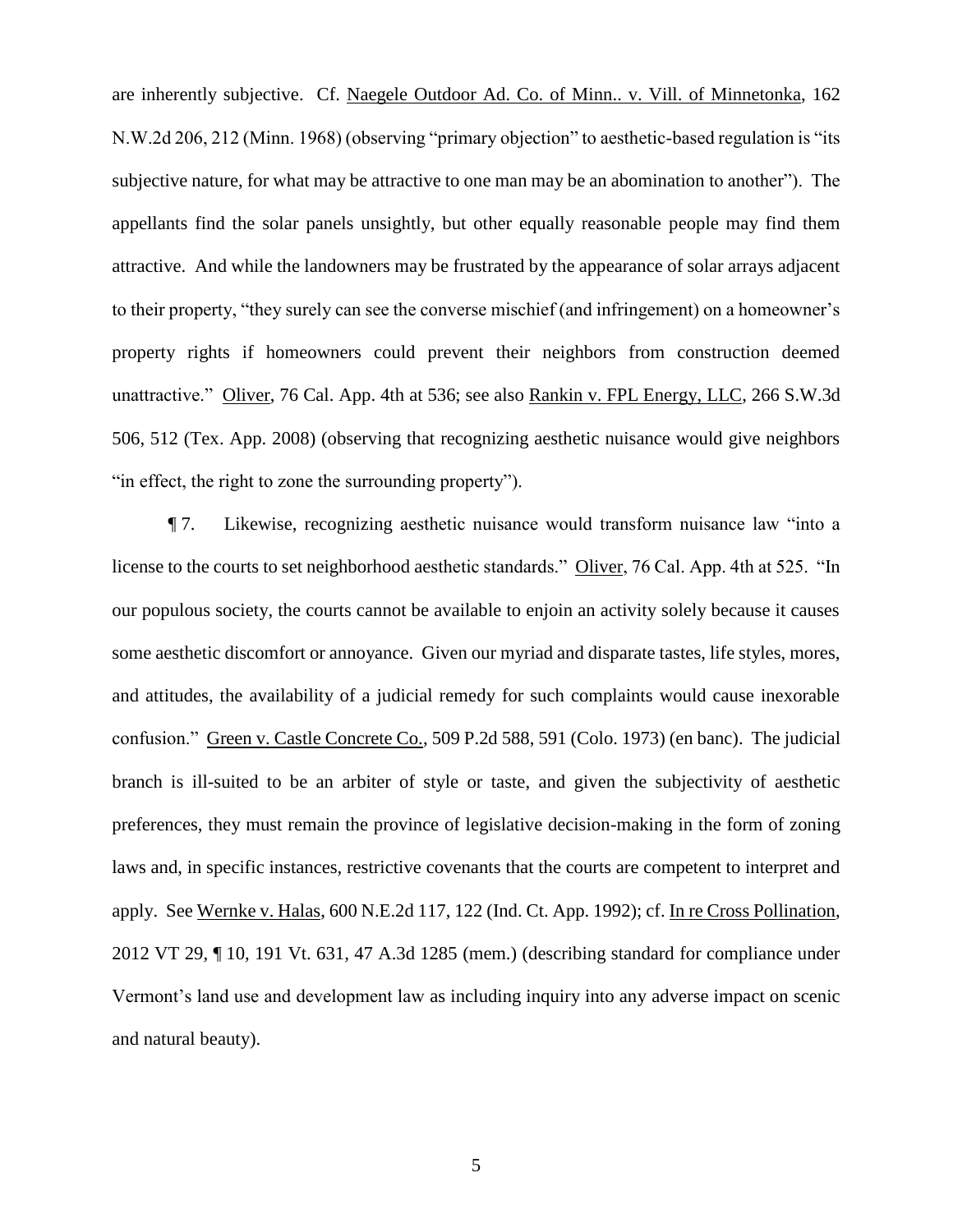¶ 8. This understanding of nuisance law—as requiring more than aesthetic disapproval—has been settled law in Vermont since this Court's laconic 1896 decision in Hager, when we held that

> [t]he law will not declare a thing a nuisance because it is unsightly and disfigured, nor because it is not in a proper and suitable condition, nor because it is unpleasant to the eye, and a violation of the rules of propriety and good taste, nor because the property of another is rendered less valuable.

68 Vt. at 489, 35 A. at 431-32. Nevertheless, landowners urge us to overrule Hager or to declare that it is no longer good law. "As we address our long-standing precedents, we are 'not a slavish adherent to the principle of stare decisis, but we will not deviate from policies essential to certainty, stability, and predictability in the law absent plain justification supported by our community's ever-evolving circumstances and experiences.' " Demag v. Better Power Equip., Inc., 2014 VT 78, ¶ 14, 197 Vt. 176, 102 A.3d 1101 (quoting State v. Carrolton, 2011 VT 131, ¶ 15, 191 Vt. 68, 39 A.3d 705). We do not accept the landowners' argument that "[g]iven the importance of scenic resources in today's economy, and the development of our jurisprudence, Hager is no longer good law." This Court has not backed away from the rule we announced in 1896, and since that time the Legislature has not acted to create a remedy for purely aesthetic concerns. We reiterate that we do not lightly overturn our precedent. See Chittenden v. Waterbury Ctr. Comm. Church, Inc., 168 Vt. 478, 490-91, 726 A.2d 20, 29 (1998) (declining to overturn Court's precedent that "has existed, without legislative change, for almost two centuries").

¶ 9. Additionally, notwithstanding our suggestion in Coty in 1988 that there was "[s]ome evidence of a trend" in other jurisdictions towards recognizing aesthetics as a part of nuisance law, that nascent trend has failed to materialize and the majority of jurisdictions to address the question of whether to recognize aesthetic nuisance have declined to do so. \* 149 Vt. at 458,

 $\overline{a}$ 

<sup>\*</sup> States that have addressed whether to recognize aesthetic nuisance have, broadly speaking, taken one of three approaches: bar aesthetic nuisance suits; recognize aesthetic nuisance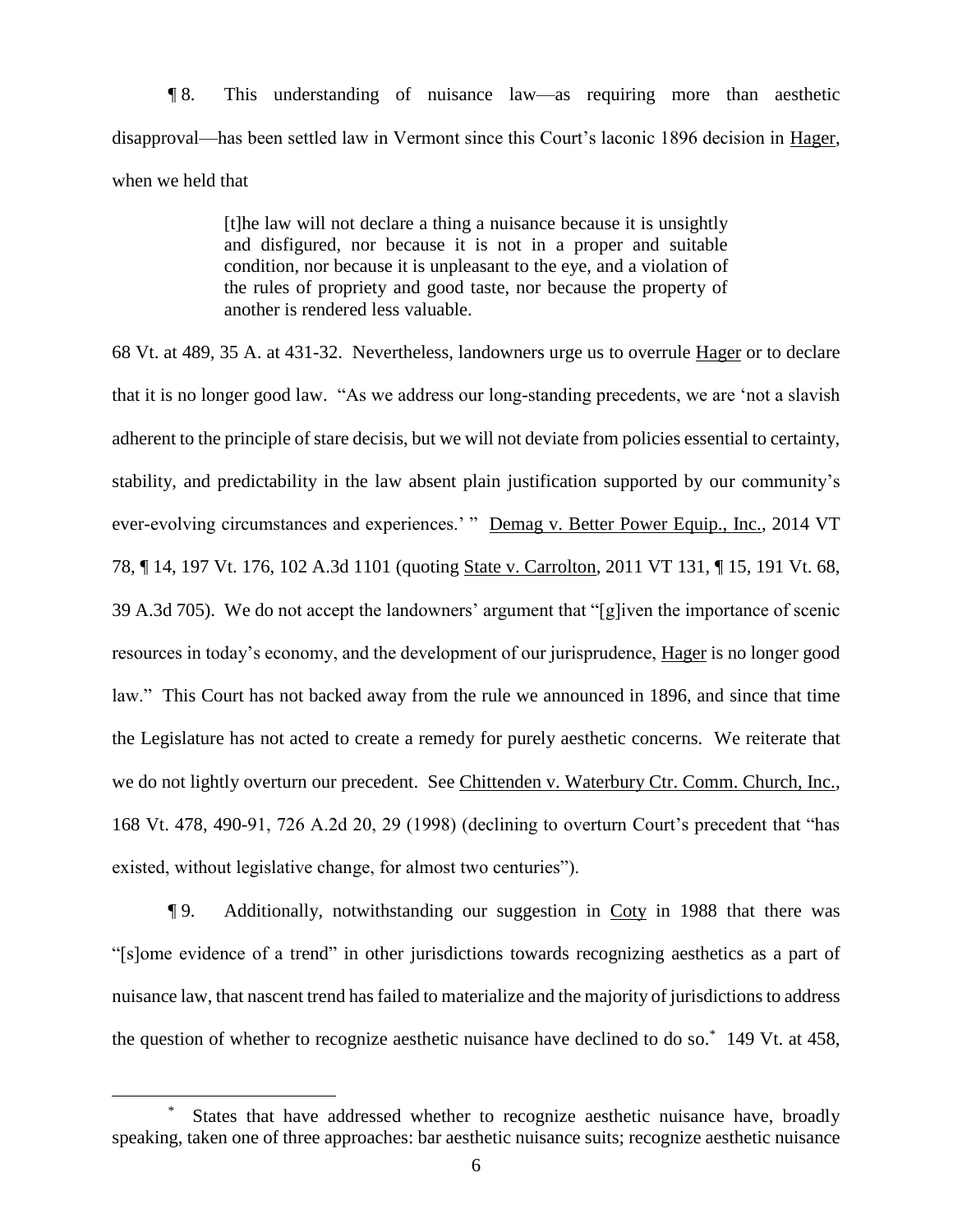546 A.2d at 201. Our decision today reaffirms that Vermont's rule barring nuisance claims based solely on aesthetics is aligned with the majority rule in this country. See, e.g., Wernke, 600 N.E.2d at 121-22 (collecting cases and noting that "[i]t is well-settled throughout this country that, standing alone, unsightliness, or lack of aesthetic virtue, does not constitute a private nuisance"). We believe the majority rule to be sound.

¶ 10. Landowners' second argument is that they should be entitled to recover because the solar panels have allegedly caused their property value to fall. At the outset, landowners conceded at oral argument that they were not pursuing a claim that diminution in value in itself was sufficient to constitute a nuisance, but rather that the diminution in value should be considered only as a measure of damages for a nuisance otherwise proven. A concession at oral argument is binding, and the Court will treat a conceded argument as having been waived. See Ward v. LaRue, 2016 VT 81,  $\P$  15,  $\P$  Vt.  $\Box$ ,  $\P$  A.3d  $\Box$ ; Orr v. Orr, 122 Vt. 470, 472, 177 A.2d 233, 235 (1962). Nevertheless, we briefly address the issue of diminution in property value alone as constituting

 $\overline{a}$ 

only when the complained-of harm includes an element of traditional nuisance, such as noise, odor, light disruption from windmills, or a physical invasion; or recognize aesthetic nuisance. The majority of states to answer the question have declined to recognize aesthetic nuisance at all. See, e.g., Yaffe v. City of Ft. Smith, 10 S.W.2d 886, 889 (Ark. 1928); Flood v. Consumers Co., 105 Ill. App. 559 (Ill. 1903); Wernke, 600 N.E.2d at 121-22; Livingston v. Davis, 50 N.W.2d 592, 598 (Iowa 1951); Charlton v. Town of Oxford, 2001 ME 104, ¶ 33, 774 A.2d 366, 376; Stoneburner v. O'-Gas-Co. Sales Corp., 237 N.Y.S. 339, 341-42 (N.Y. Sup. Ct. 1929); Mathewson v. Primeau, 395 P.2d 183, 189 (Wash. 1964). A handful of states have taken the approach of recognizing aesthetic nuisance only when the alleged aesthetic interference is accompanied by traditional elements of nuisance. See, e.g., Leaf River Forest Prods., Inc. v. Ferguson, 662 So. 2d 648 (Miss. 1995); Burch v. Nedpower Mount Storm, LLC, 647 S.E.2d 879, 891-92 (W. Va. 2008). An even smaller number of states recognize aesthetic nuisance, and most of those states do so only in areas that are zoned for residential use. See, e.g., Hay v. Stevens, 530 P.2d 37, 39 (Or. 1975). Moreover, actions taken out of spite are different from traditional nuisance analysis. As we observed in Coty, "the great majority of jurisdictions have held that where a defendant has acted solely out of malice or spite, such conduct is indefensible on social utility grounds, and nuisance liability attaches." 149 Vt. at 458, 546 A.2d at 196 (citing Prosser, supra, § 89, at 598-99). Here, however, the landowners have not argued that the solar panels at issue were constructed out of spite or malice, and as such we need not address the role of aesthetics in the context of a spite case.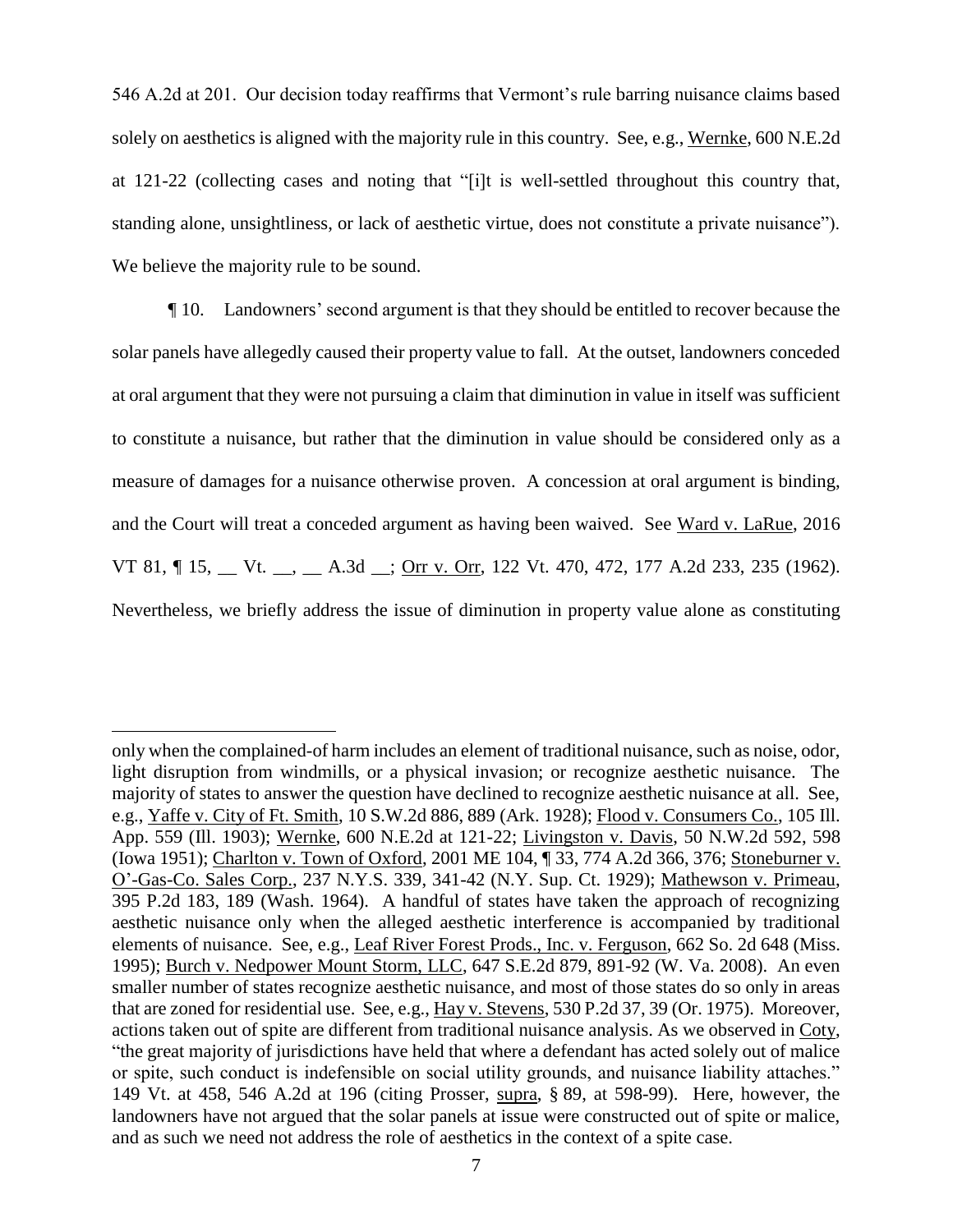nuisance to clarify the scope of private nuisance in Vermont in light of our decisions in Hager and Allen v. Uni-First Corp., 151 Vt. 229, 558 A.2d 961 (1988).

¶ 11. In Uni-First, a group of homeowners in Williamstown sought damages after state inspectors discovered that a chemical solvent from a drycleaner had entered the town's drinking water and fear of contamination caused a decline in property values. 151 Vt. at 230, 558 A.2d at 962. On appeal, this Court held that homeowners could sustain a private nuisance cause of action based on "a public perception of widespread contamination" that resulted in diminished property values. Id. at 233-34, 558 A.2d at 963-64. Specifically, we concluded that even though not all the plaintiffs whose property value fell could prove that their property was contaminated, there was sufficient evidence of generalized contamination that was causally linked to lowered property values. Id. at 234, 558 A.2d at 964.

¶ 12. Landowners urge us to interpret Uni-First as permitting recovery in nuisance "based on diminished property values caused by an adverse public perception, regardless of [the] accuracy" of that perception. That reading of Uni-First, however, is too broad. Uni-First represents a narrow category of private nuisance claims involving chemical contamination that threatens to or in fact causes an unreasonable interference. See, e.g., Lewis v. Gen. Elec. Co., 254 F. Supp. 2d 205, 218 (D. Mass. 2003) (collecting cases and observing that "[a]lthough decisions have gone in various directions regarding common law nuisance claims for diminution in property value caused by nearby contamination, the stronger strand of jurisprudence favors recognizing such claims"). In Uni-First, the harm was not diminished property value but the "actual and substantial" threat of contamination, and the proper measure for damages was the diminution in value. 151 Vt. at 233-34, 558 A.2d at 963-64; see also John Larkin, Inc. v. Marceau, 2008 VT 61, ¶ 10, 184 Vt. 207, 959 A.2d 551. In other words, a decrease in property value does not mean there has been an interference with that property's use, a requisite for a nuisance claim. See Oliver, 76 Cal. App. 4th at 534.